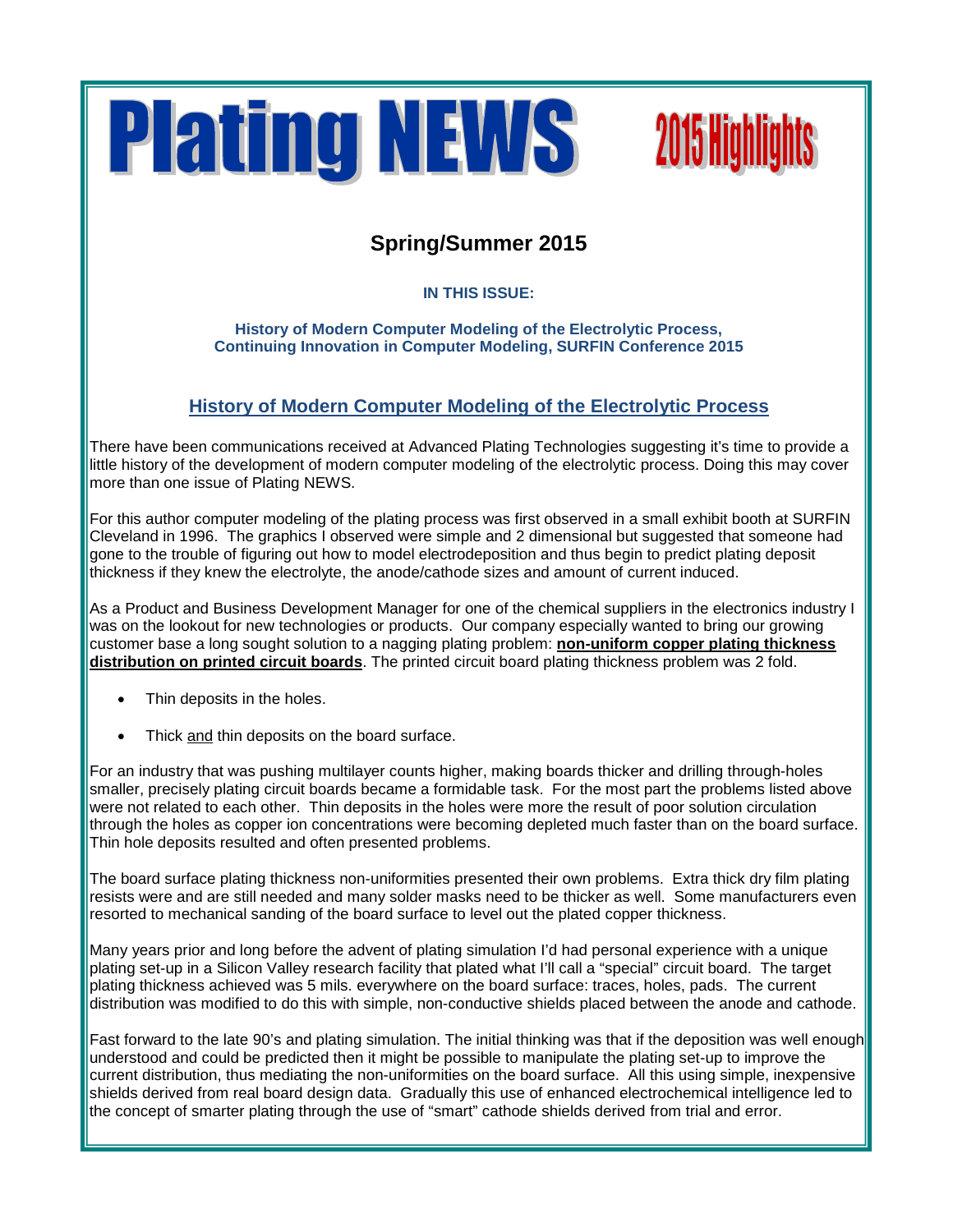**Plating NEWS 2015 Highlights, page 2** 

#### **History of Modern Computer Modeling of the Electrolytic Process** continued

Now, fast forward again………..to the year 2000. With the advent and widespread use of 3 dimensional CAD systems, advancement of FEA software codes and then the marriage of these 2 with electrochemical data it became practical to model a plating cell and predict it's plating performance. Some of us said this was the Holy Grail of plating technology but there was only one problem: it couldn't be made available to everyone. Why?

- Cost appeared to be prohibitive. It really isn't cost prohibitive if you have a big enough plating problem but the decision maker on purchase of such software rarely saw anything so expensive and plating technology at the executive level was still not without its "Black Magic" reputation.
- CAD engineering skill was needed. Not every plating facility has a CAD engineer. And though some of the captive plating facilities do have CAD engineers they perform a variety of other engineering tasks for their employers.

Example: we interacted with a large multinational tool and internal combustion engine manufacturer in South America to advise them on optimizing their hard chrome plating thickness distribution on internal combustion engine parts. At stake was the reduction of significant post-plate machining and huge plated metal cost savings. They became enamored of our plating optimization product, AccuPlate3D, but didn't want to buy it for their people to do the work. They said, "We want YOU to do the engineering."

In short, the supplier of the software wasn't able to take on engineering of this magnitude. It would be several years before any plating software company began doing this kind of contract work. It is routinely being done today and is well worth the investment but it just wasn't thought of back in the day.

What was worse, the North American supplier of AccuPlate3D at that time, a plating equipment manufacturer, found itself in a serious quandary. They saw conflicts in selling software to optimize plating set-ups and they really wanted (and needed) to be selling new equipment. So, what to do?

- fix customer plating problems and/or improve their plating operations with computer modeled plating technology or,
- sell new equipment.

This conflict resulted in the CEO of the equipment manufacturer, after being asked questions by potential equipment customers about new computer modeling software, responding that the new software was only available if new plating equipment was purchased. It wasn't true of course but the other marketing people didn't know their CEO was undermining software sales efforts. In the end, the equipment company ceased operations and AccuPlate3D went elsewhere for a time and then vanished.

It was an inauspicious beginning for computer modeling software in North America and it took years for genuine interest, acceptance and customer appreciation to take effect. Later, an innovative company in Europe, Elsyca, managed to integrate the popular CAD software, SolidWorks, with other electrochemical software parameters and solvers to produce PlatingMaster. It was a huge leap in the availability of the technology.

The electrolytic processing industry now had a much more practical solution to electrolytic process problems using CAD engineering software that was more familiar to them and that could be more easily assimilated into their existing facilities. Later, offers of contract engineering services were made available and this generally made plating optimization via computer modeling appealing to an even wider range of customers.